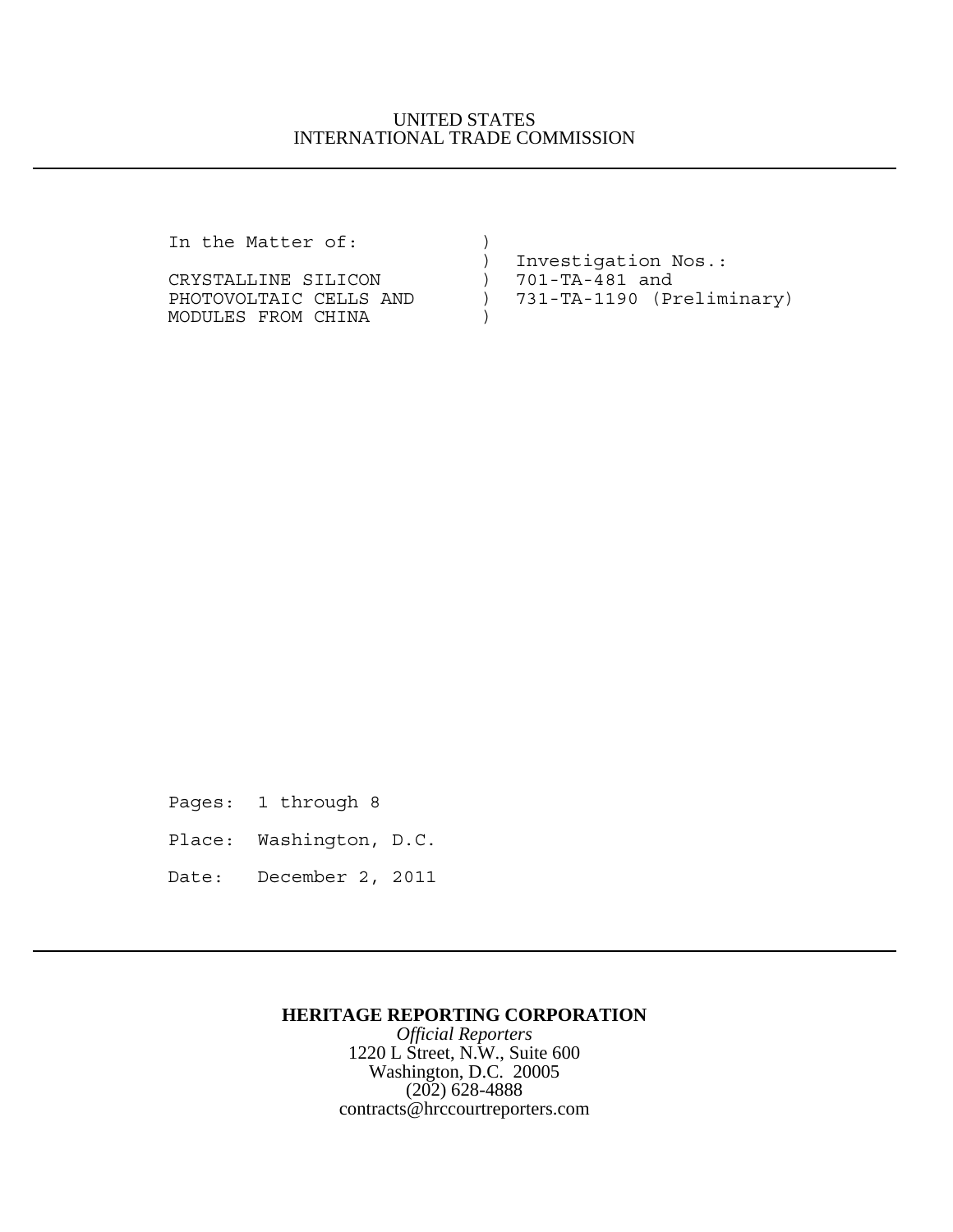#### THE UNITED STATES INTERNATIONAL TRADE COMMISSION

| Investigation Nos.:       |
|---------------------------|
| 701-TA-481 and            |
| 731-TA-1190 (Preliminary) |
|                           |
|                           |

Friday, December 2, 2011

Courtroom A U.S. International Trade Commission 500 E Street, S.W. Washington, D.C.

The Commission meeting commenced, pursuant to Notice, at 11:01 a.m., before the Commissioners of the United States International Trade Commission, the Honorable DEANNA TANNER OKUN, Chairman, presiding. APPEARANCES:

On behalf of the International Trade Commission:

Commissioners:

DEANNA TANNER OKUN, CHAIRMAN IRVING A. WILLIAMSON, VICE CHAIRMAN CHARLOTTE R. LANE, COMMISSIONER DANIEL R. PEARSON, COMMISSIONER SHARA L. ARANOFF, COMMISSIONER DEAN A. PINKERT, COMMISSIONER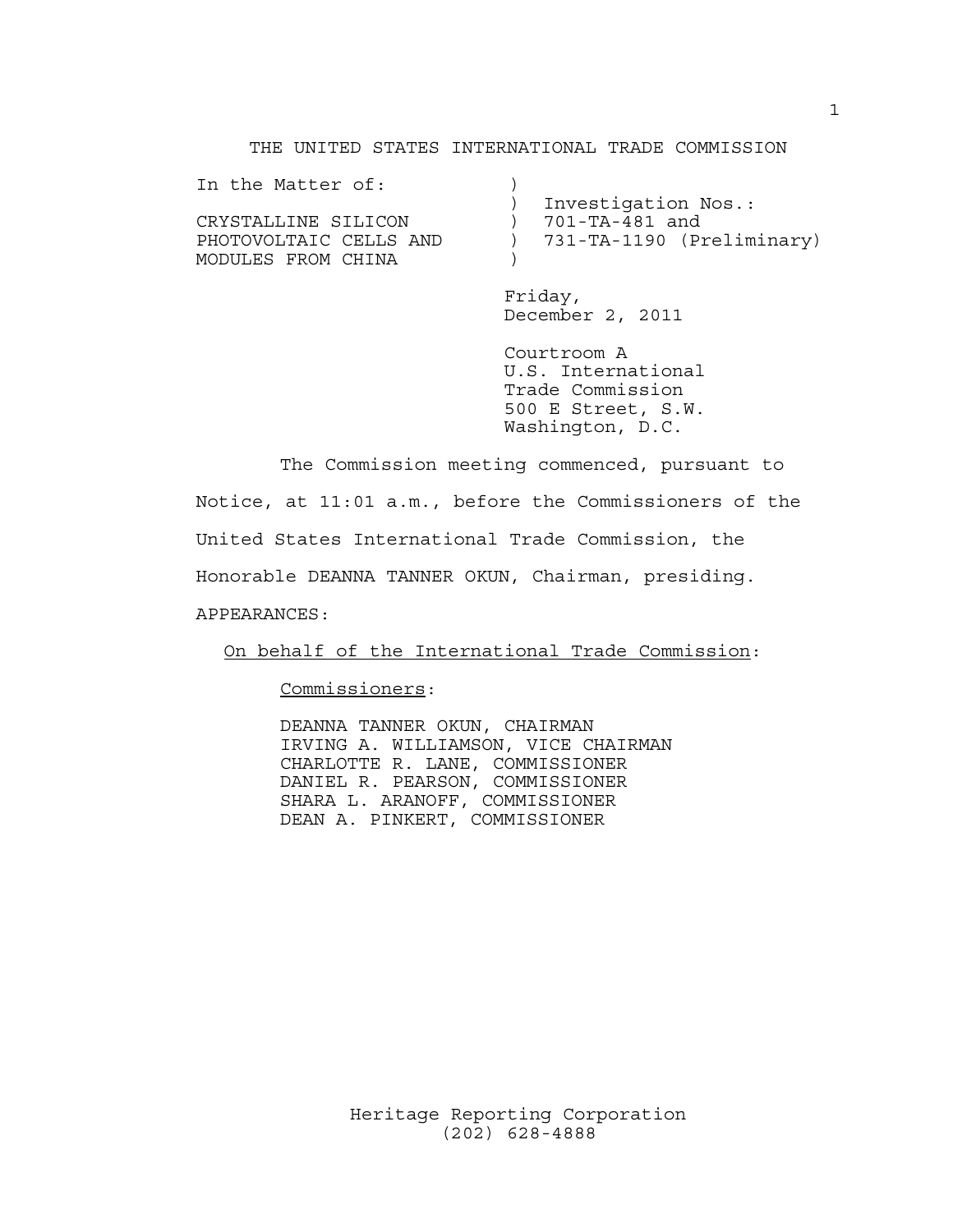APPEARANCES: (cont'd.)

Staff:

BILL BISHOP, HEARINGS AND MEETINGS COORDINATOR SHARON BELLAMY, HEARINGS AND MEETINGS ASSISTANT CHRISTOPHER CASSISE, INVESTIGATOR NANNETTE CHRIST, ECONOMIST CHARLES YOST, ACCOUNTANT-AUDITOR GRACEMARY ROTH-ROFFY, ATTORNEY JAMES McCLURE, SUPERVISORY INVESTIGATOR LEMUEL SHIELDS, STATISTICAL INFORMATION SPECIALIST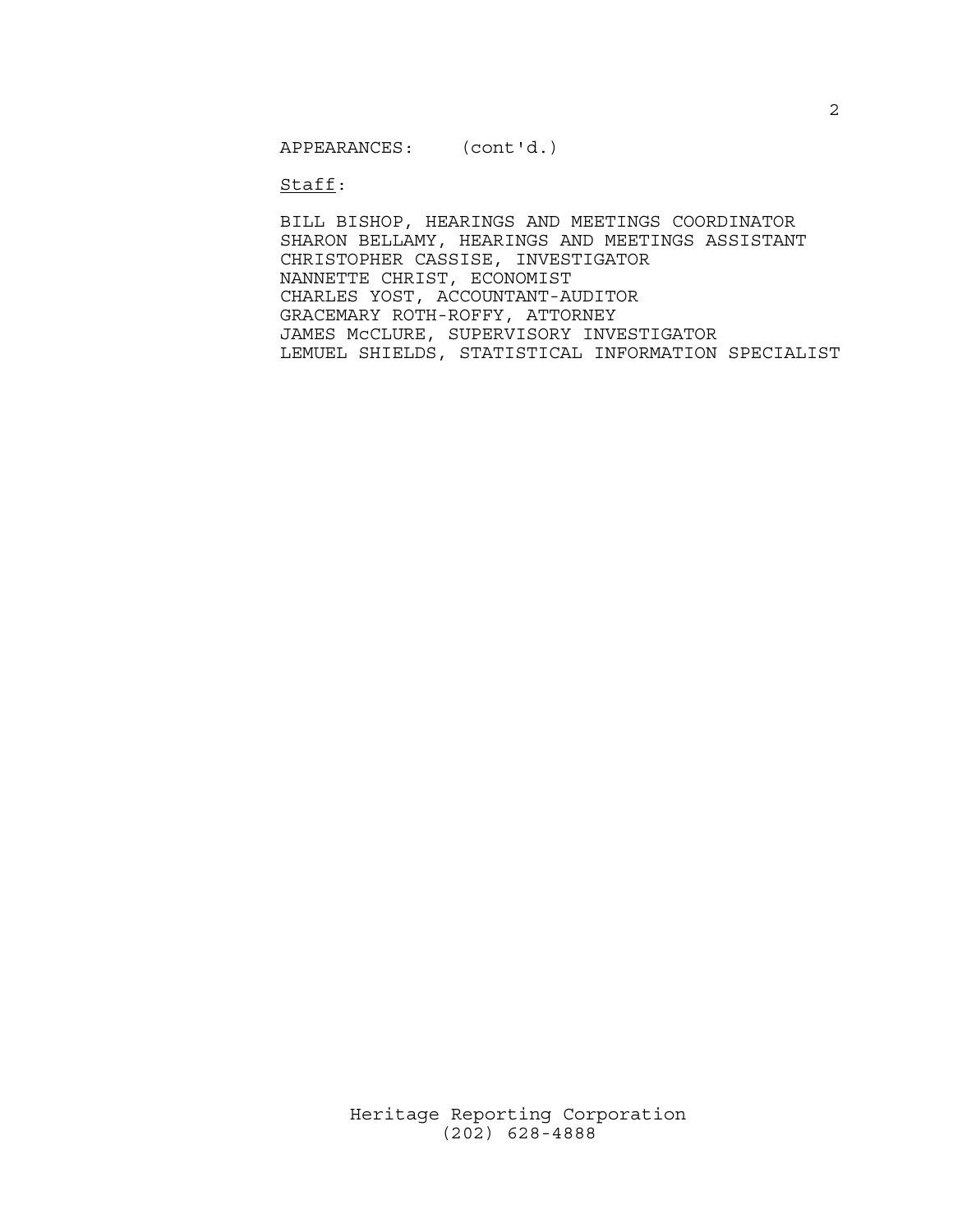# I N D E X

## PAGE

| AGENDA FOR FUTURE MEETING: NONE                                                                                                       | 4              |
|---------------------------------------------------------------------------------------------------------------------------------------|----------------|
| MINUTES: NOVEMBER 3, 9, 15, AND 17, 2011                                                                                              | 4              |
| RATIFICATION LIST: 11-012                                                                                                             | 4              |
| VOTE IN INV. NOS. 701-TA-481 and 731-TA-474-1190<br>(PRELIMINARY), (CRYSTALLINE SILICON PHOTOVOLTAIC<br>CELLS AND MODULES FROM CHINA) | 4              |
| OUTSTANDING ACTION JACKETS: NONE                                                                                                      | $\overline{4}$ |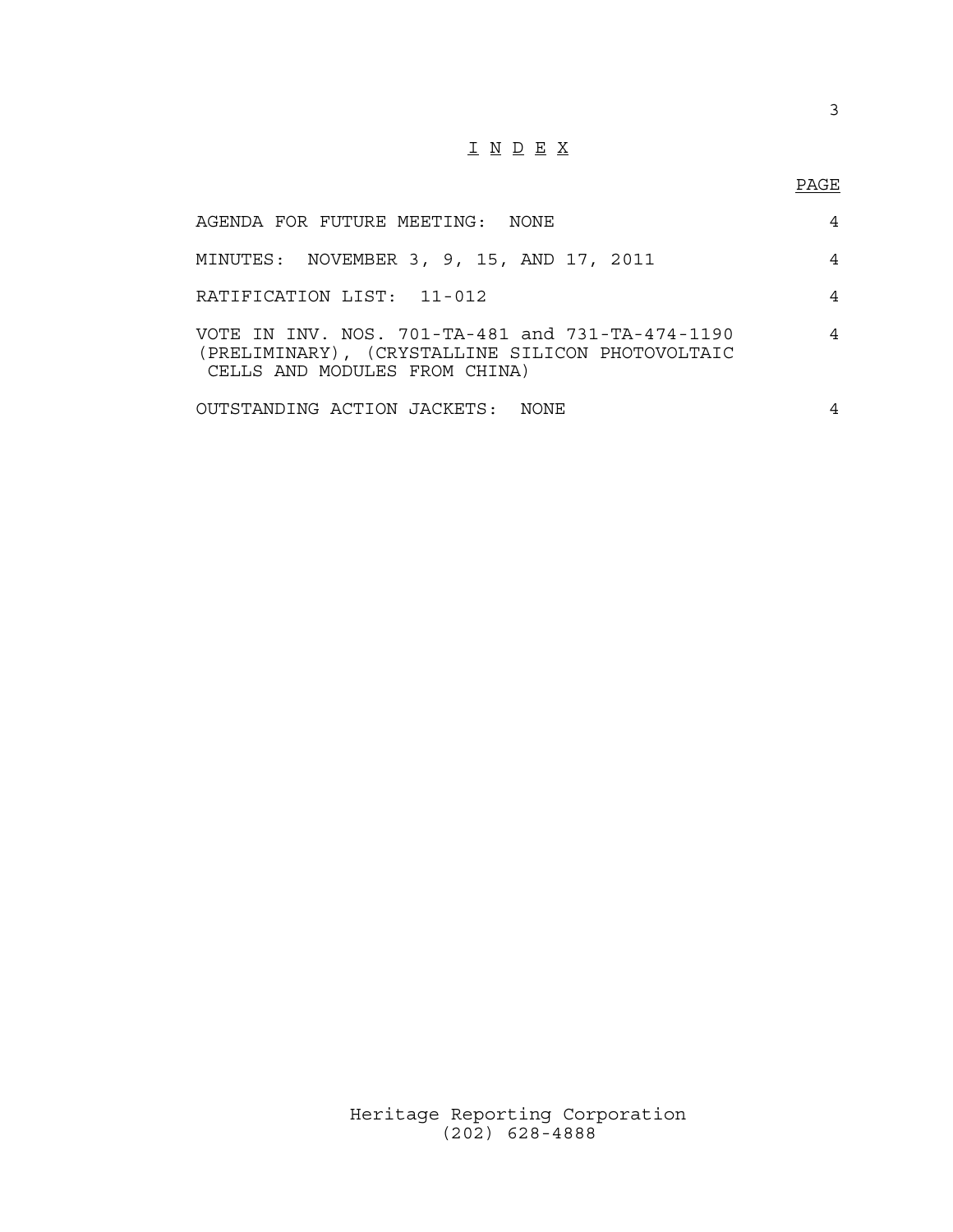P R O C E E D I N G S (11:01 a.m.) CHAIRMAN OKUN: Good morning. This meeting of the U.S. International Trade Commission will now come to order. There is no agenda for future meetings or outstanding action jackets to consider. Is there any objection to approval of the minutes of November 3, 9, 15 and 17, 2011, and Ratification List 11-012? (No response.) CHAIRMAN OKUN: Hearing none, they are approved. Next we will turn to the vote in Investigation Nos. 701-TA-481 and 731-TA-1190 (Preliminary), Crystalline Silicon Photovoltaic Cells and Modules From China. Welcome to Mr. McClure and the other members of the staff who participated in these investigations. Are there any questions for the staff? (No response.) CHAIRMAN OKUN: Are there additions or corrections to the staff report? MR. McCLURE: Jim McClure, Office of Investigation. Madam Chairman, the report may be approved as it stands.

> Heritage Reporting Corporation (202) 628-4888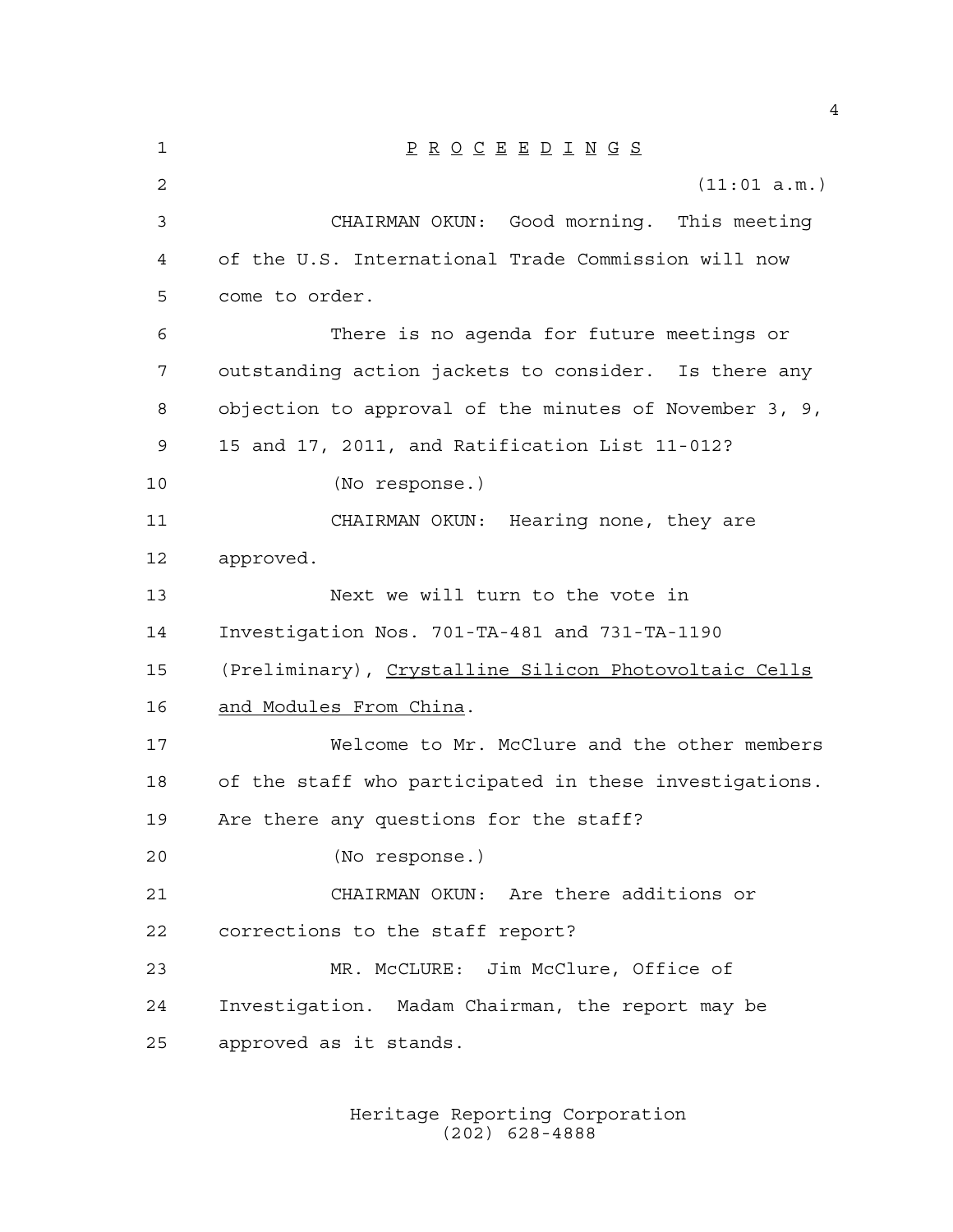Before I hand the mic back to you, I'd like to say I asked Link Shields, our statistician in this investigation, to join us today. This investigation is the last of countless numbers of Title VII, 332 and Section 201 investigations Link has been a part of during a government career of over 40 years; hence, the smile on Link's face.

 Link and others in the Stat Unit are our backbone, and he has done his job with the unfailing accuracy and precision our reports require. In so doing, he's done his work with unfailing good humor, always giving you that contagious room smile, even when you've given him a bundle of last minute changes or requested yet another table.

15 He's a colleague, he's a friend and truly a 16 gentleman's gentleman, and I say this in spite of his one glaring character flaw. He's a Cowboys fan. Back to you.

 CHAIRMAN OKUN: Thank you, Mr. McClure, and thank you very much for recognizing Mr. Shields, and thank you for your service here. We appreciate that you were willing to come down here today with us and be recognized at this hearing this morning.

 Let's see. Is there any objection to approval of the staff report?

> Heritage Reporting Corporation (202) 628-4888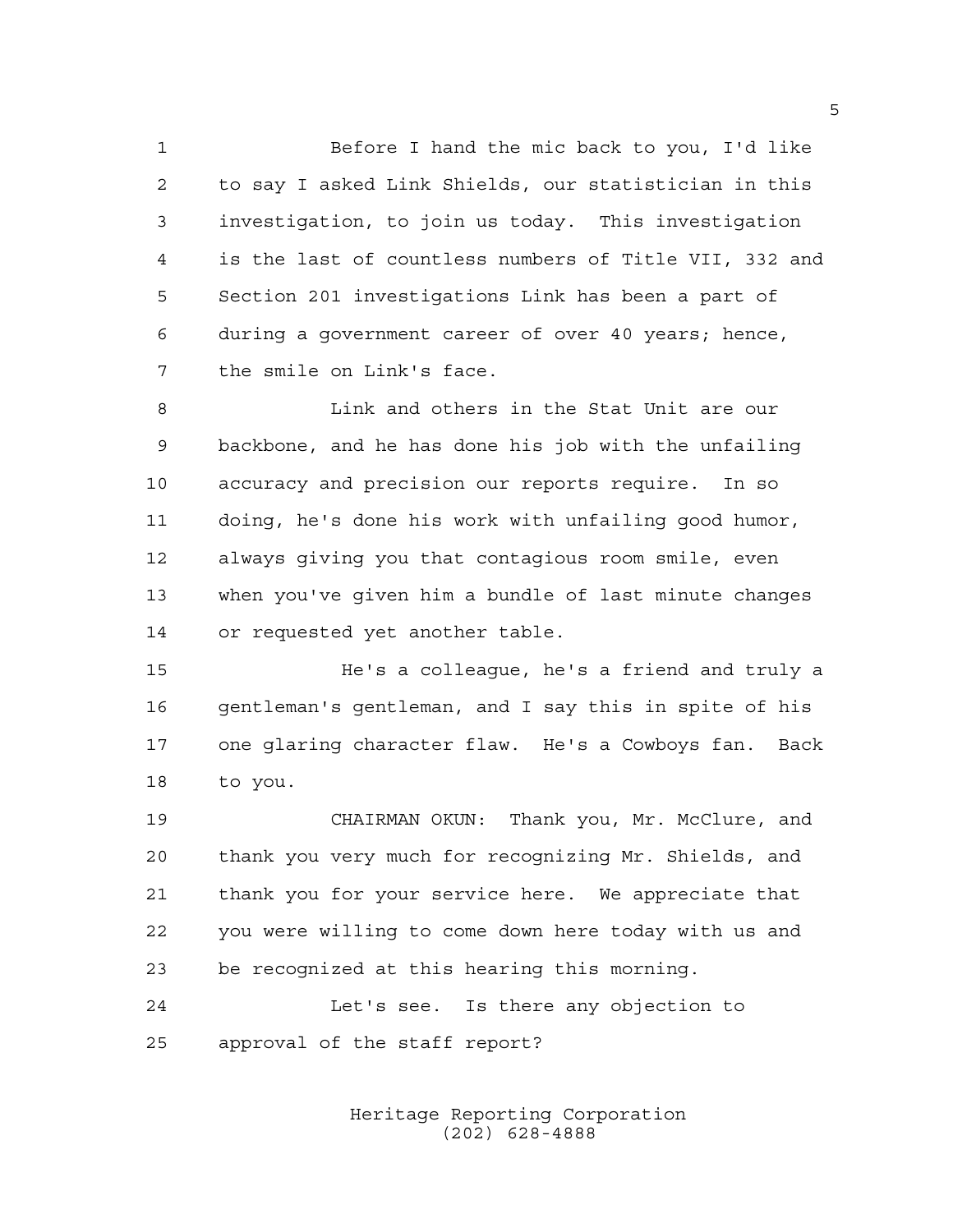(No response.) CHAIRMAN OKUN: Hearing none, it is approved. Mr. Secretary, will you please call the roll? MR. BISHOP: Commissioner Lane? COMMISSIONER LANE: I vote in the affirmative. MR. BISHOP: Commissioner Pinkert? COMMISSIONER PINKERT: I vote in the affirmative. MR. BISHOP: Commissioner Okun? CHAIRMAN OKUN: I vote in the affirmative. MR. BISHOP: Commissioner Pearson? COMMISSIONER PEARSON: I vote in the affirmative. MR. BISHOP: Commissioner Williamson? VICE CHAIRMAN WILLIAMSON: I vote in the affirmative. MR. BISHOP: Commissioner Aranoff? COMMISSIONER ARANOFF: I vote in the affirmative. MR. BISHOP: Madam Chairman, the Commission has reached affirmative determinations. CHAIRMAN OKUN: Thank you. Further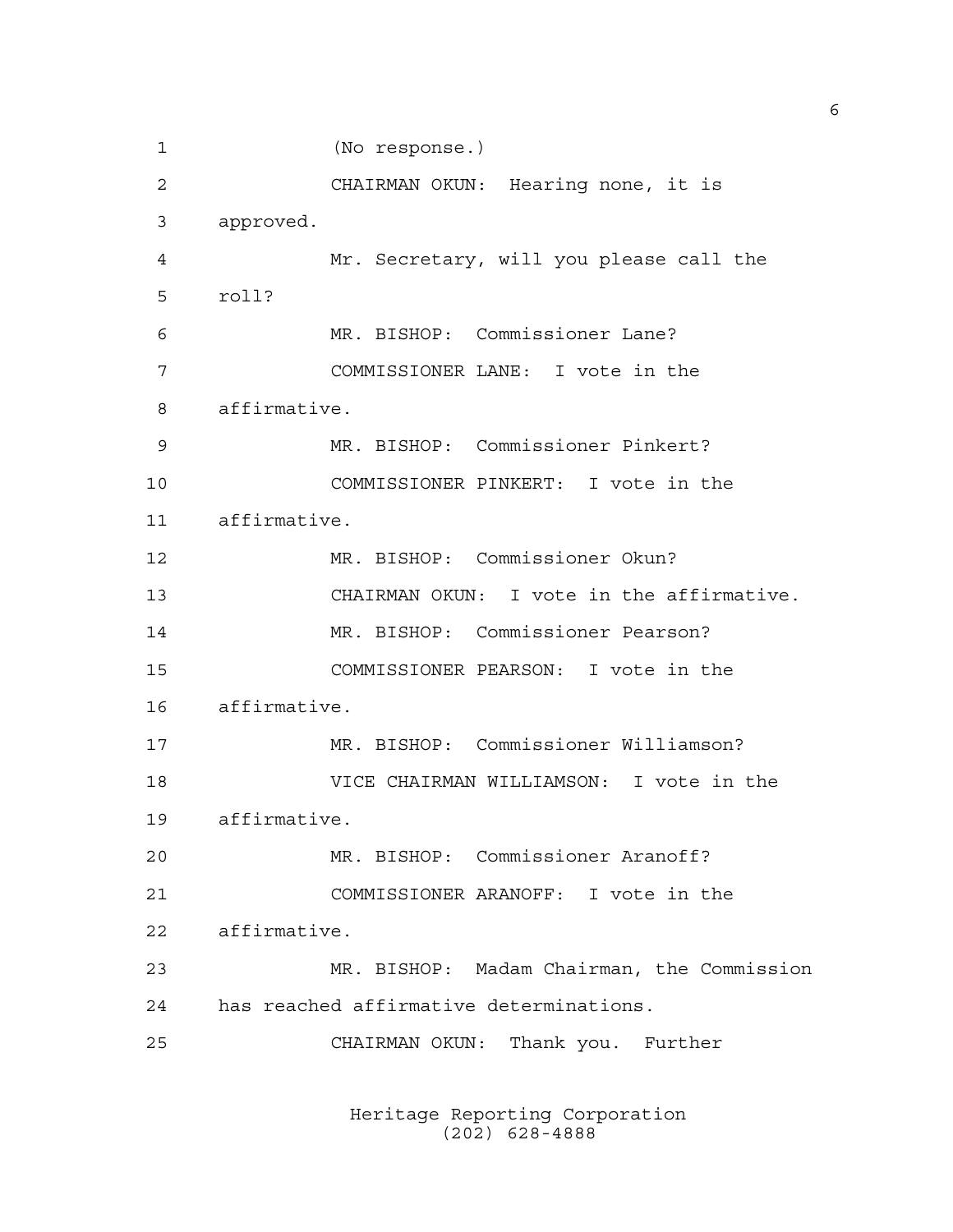information regarding these determinations will be in the press release. Commissioners' opinions are currently scheduled to be transmitted to the Department of Commerce on or before December 12, 2011. Thank you again to the staff who participated, and thank you again to Mr. Shields. With no other business to come before the Commission, this meeting is adjourned. (Whereupon, at 11:03 a.m., the Commission meeting in the above-entitled matter was concluded.)  $11 /$  // //  $14 /$  // //  $17 /$  // //  $20 /$  $21 /$  $22 / /$  //  $24 /$  $25 / /$